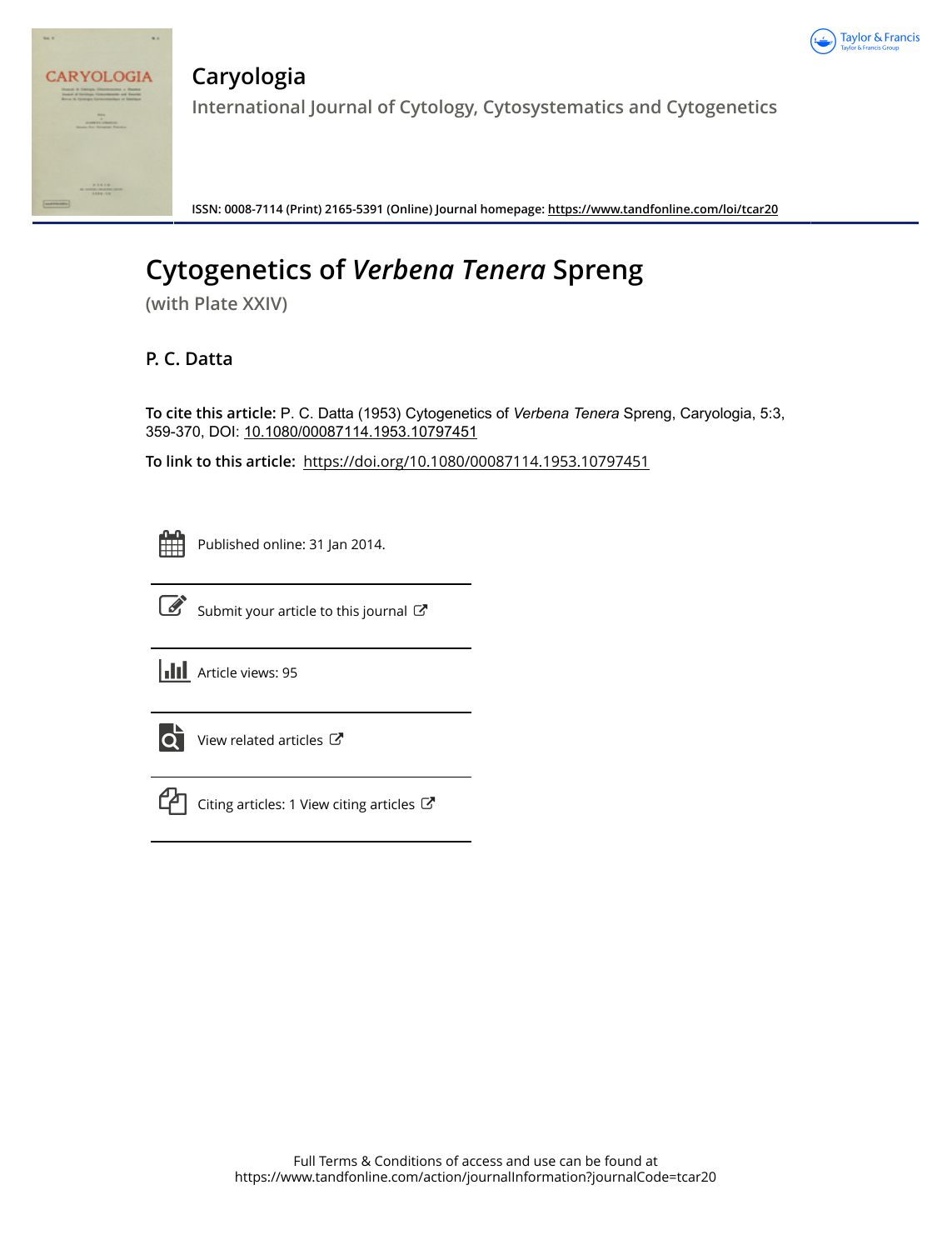## CYTOGENETICS OF VERBENA TENERA SPRENO.

by

P. C. DATTA

Cytogenetics Laboratory, Department of Botany, Calcutta University, Calcutta 19, INDIA (\*) (with Plate XXIV)

Received October 6th 1958

For cytogenetical study, genus *Verbena* for a long time past has been regarded as one of the most convenient materials (BEALE, 1940). Genetical investigation reveals that most of the interspecific and intraspecific differences in other genera owe their origin to gene mutation. The cytogenetical sudy of the inheritance of interspecific and intraspecific differences, which in many cases become notoriously complicated by sterility of hybrids, absence of clear segregation of the various characters etc. can be carried out more easily in this genus; because, according to BEALE ( 1940) in *Verbena,* «some hundred years have elapsed since the initial crosses were made, and selection has led to the production of comparatively fertile and true breeding strains. There is an added advantage with *Verbena* that the diploid chromosome number is always 10, so that the complications due to polyploidy do not arise (as, for example, they do in New World cottons). Moreover the small number of chromosomes makes the determination of linkage less laborious ».

According to DE CANDOLLE (1847), the genus *Verbena* is divided into two sections, *Verbenaca* and *Glandularia.* Section *Verbenaca* contains *55*  species and is again subdivided into *5* groups, while the section *Glandularia*  consists of 30 species without any further subdivision. The basic number of the *Glandularia* section (chromosome number of only four species of which has been determined; JUNELL, 1934; BEALE, 1940; NOACK, 1930) and of all the members of the *Nabiles* group of the *Verbenaca* section (DERMAN, 1936) is  $b = 5$ . In the members of *Glandularia* section the diploid number has been found to be  $2n = 10$ , excepting Verbena tenera in which the diploid number was determined by BEALE (1940) as  $2n = 30$ . But the present investigation with the same species reveals quite contradictory results and the

<sup>( \*)</sup> Present address: Professor of Botany, Chandernagore College, Chandernagore, W. Bengal, India.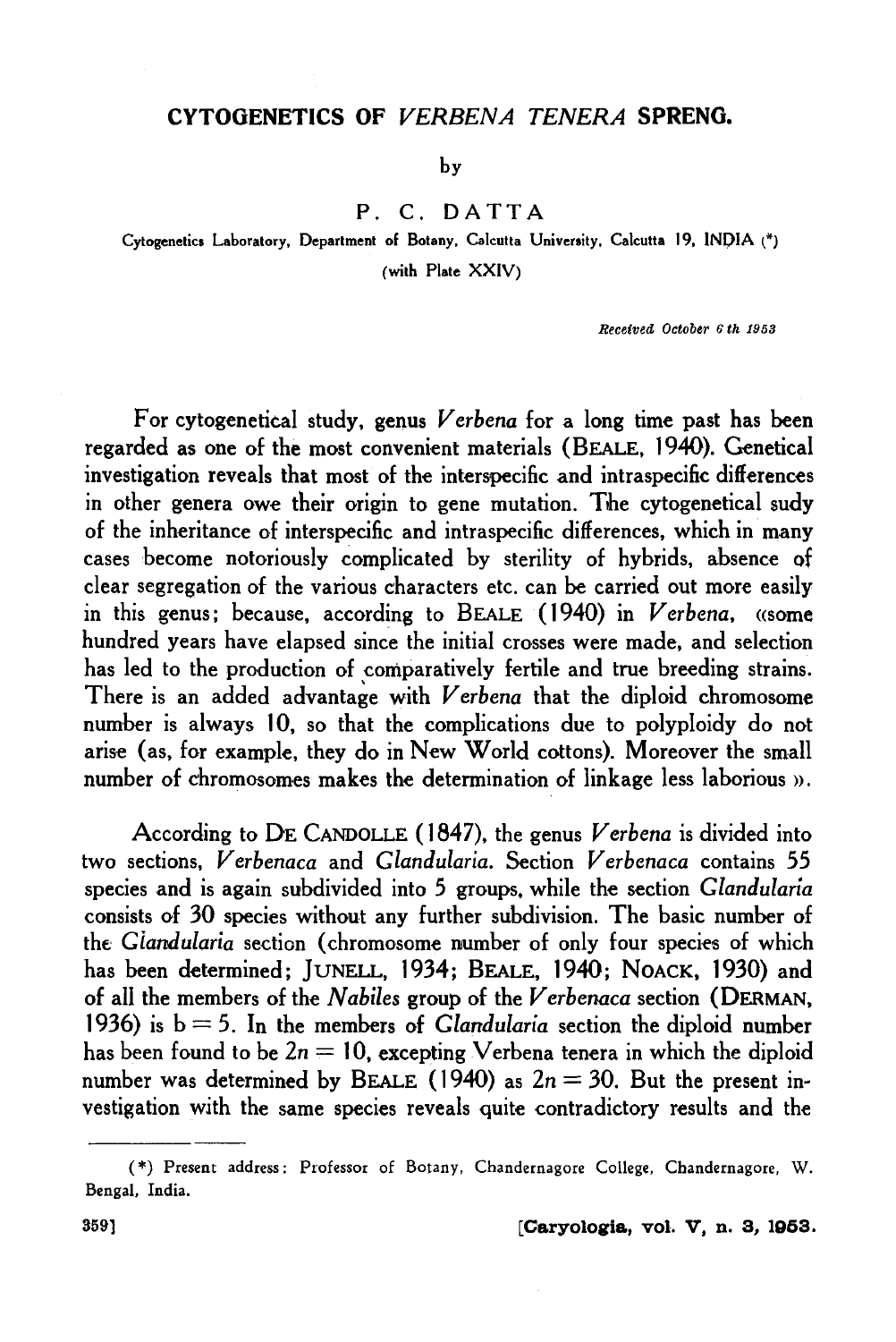diploid number has been found to be  $2n = 10$ , as in other species of the section.

Different varieties of the species  $V$ . tenera Spreng. with different flower colours are cultived in gardens for ornamental purposes.

It is commonly distributed in Brazil and Argentina, especially in South Brazil, La Plata region, Montevideo and Sello. It is also enormously cultivated in France and in different places over the whole world (JACHSON, 1885; ENGLER & PRANTLE, 1932).

No critical cytological study has yet been made on any of the species of the section *Glandularia.* The present investigation was undertaken with a view to make a comparative study of the meiotic behaviour and the karyotype of its different varieties and, if possible to study the chromosome behaviour cf intervarietal hybrids, if raised. In the present investigation a report on the karyotype and chromosome behaviour of the scarlet~magenta variety is given.

## MATERIALS AND METHODS

The plant is grown in the Calcutta University's Botanical Garden located in the Science College. For the study of somatic chromosomes root tips were collected from cuttings transplanted in a pot containing saw dust and sand during summer and fixed in Platinic Chloride Formalin mixture ( 1 : 2) which was found to give the best result after a series of trials with different fixatives. In the other fixatives, though the constriction regions do appear, . excessive clumping of chromosomes render their study difficult.

Similarly, for the study of meiosis, flower buds were tried in different fixatives of which only Flemming's medium solution gave satisfactory results. Prefixation treatment with Semmen's Carnov's fluid was followed in case of flower buds.

The maximum frequency of divisions both somatic and meiotic has been found to be between 9~30 to 10~30 A.M.

After fixation of material both, root tips and flower buds, were washed and dehydrated and cleared in alcohol-chloroform grades and finally em-:bedded in paraffin in the usual way. Paraffin sections of both root tips and flower buds were cut at  $18 \mu$  to  $20 \mu$  thickness.

For. the study of both somatic and meiotic chromosomes, the sections were stained with the Crystal Violet Iodine technique. Bleaching in a solution containing  $H_2O_2$  and 95 % alcohol (1:1) overnight, hydrolysis in normal HCI for 15 minutes and an overnight premordanting in 1 % chromic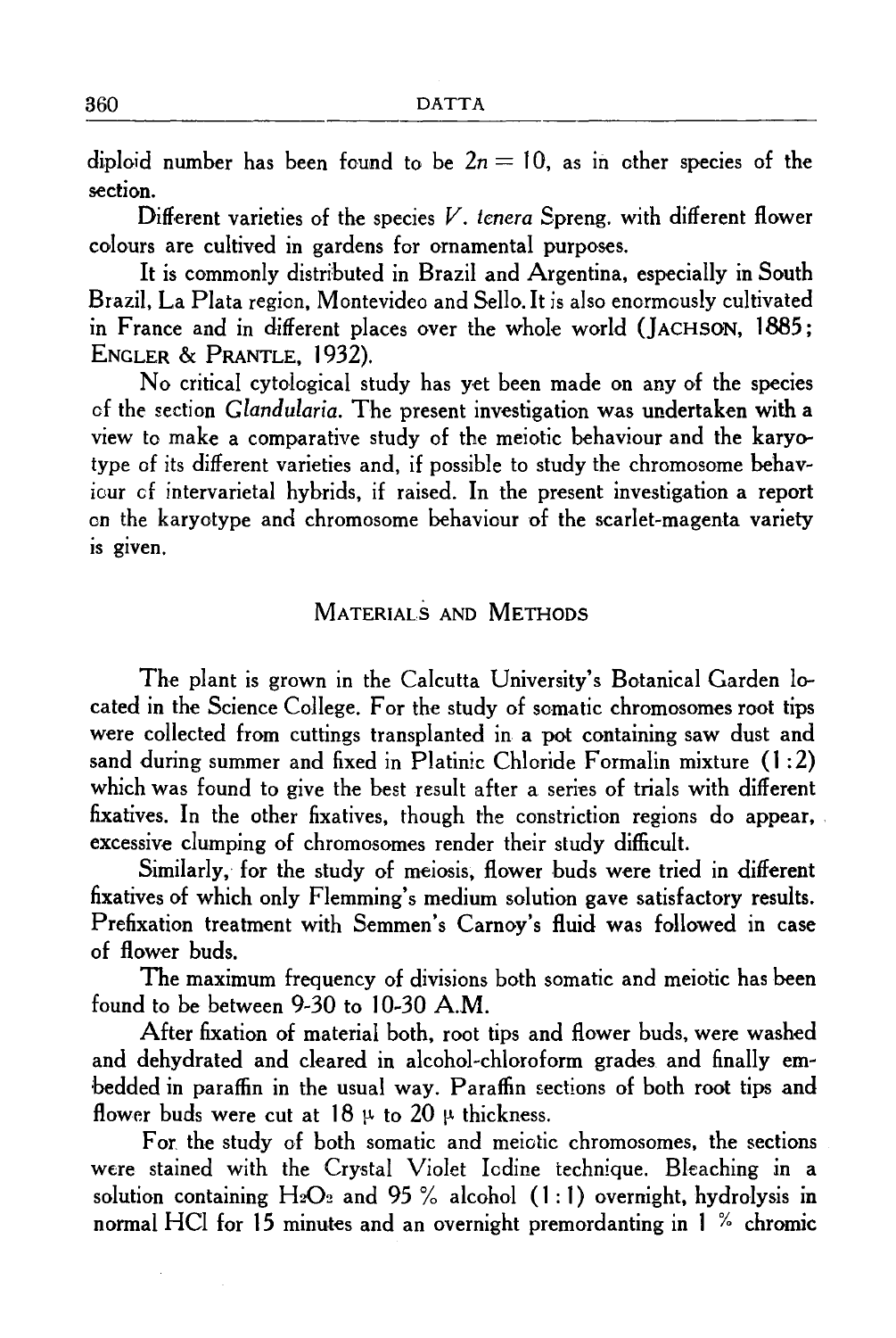acid have been found to be essential to bring out good results with Crystal Violet technique.

Observations were made with Leitz microscope with a compensating eve piece  $\times$  10 and an apochromatic objective of 1.3 N.A. Drawings were made with Zeiss Abbe camera Iucida using 1.3 N .A. apochromatic objective with a compensating eye piece  $\times$  18 giving a table magnification of  $\times$  3600 approximately.

#### **OBSERVATION**

The present investigation reveals, that the morphology of the somatic chromosomes of the species involves several complexities. High number of secondary constrictions and satellites, has been found in all the chromosomes. Total number of nucleolar constrictions is as high as 28 while the diploid chromoscmes number is only 10. Such a high number has also been reported by BHADURI & BOSE (1947) and CHAKRAVARTI (1948) but in the present case the number of constrictions is higher in proportion to the low number of chromosomes.

The abnormal behaviour of chromosomes during meiosis is much more frequent than the normal behaviour, though the abnormalities observed are not of various types. The high percentage of irregularities may be correlated with the high percentage of pollen sterility, which has been found to be near about 43 %.

#### *Karyotype analysis:*

Diploid number of chromosomes in this species has been found to be  $2n=10$  (Fig. 1), as has commonly been found in the other species of the section *Glandularia* of *Verbena.* BEALE ( 1940) has reported, however, the chromosome number to be  $2n = 30$ , from an Italian variety of V. tenera. It is quite likely that the plant examined by BEALE (1940) was a polyploid one.

The karyotype of this species consists of medium sized chromosomes, ranging from 2.20  $\mu$  to 2.79  $\mu$  in length. In order of lenght, the chromosomes of the complement may be divided into two types, mainly long and short. If the morphology of the chromosomes in relation to the position of primary constriction and position and number of secondary constrictions and satellites is taken as the criteria of classification, the five pairs of chromosomes may be classified into five distinct following types. (Fig. 2).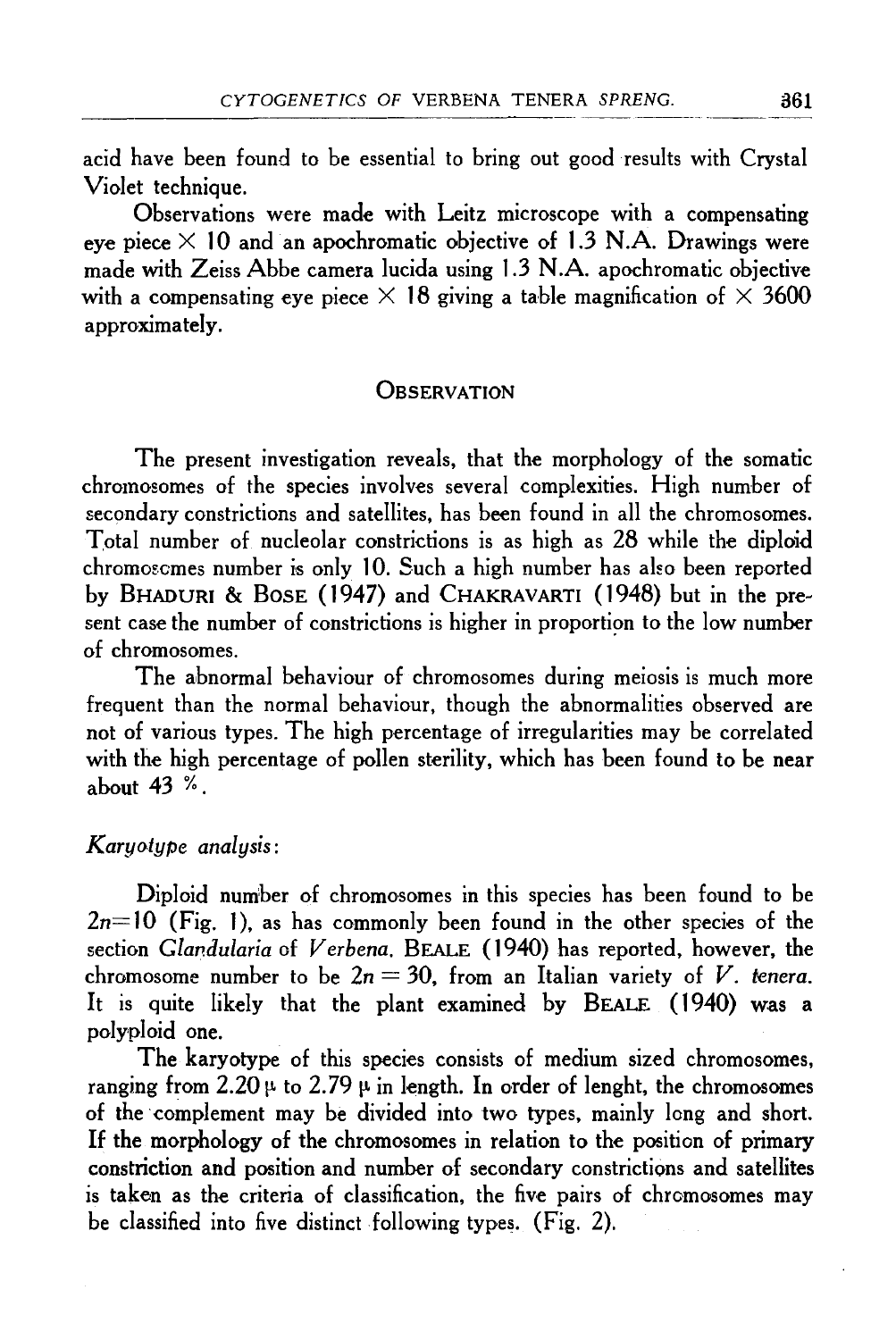*Long chromosomes:* 

*Type A*: - (2.79  $\mu$  appx.) A pair of long chromosomes with a submedian primary constriction, the longer arm possessing a secondary constriction and a satellite. The shorter arm has also one secondary constriction making the total number of constrictions in each member, leaving the primary one, to be three. (Fig. 2, A).

*Type B*: - (2.70 $\mu$  appx.) A pair of long chromosomes with a more or less median constriction, both the arms possessing a terminal satellite. One of the arms has an additional secondary constriction. (Fig. 2, B).

## *Short chromosomes:*

*Type* C: - A pair of short cmromosomes (2.32  $\mu$  appx.) with a pronounced submedian primary constriction. The shorter arm has got a secondary constriction. The longer arm possesses a secondary constriction near the primary one and an additional secondary constriction. (Fig. 2, C).

 $\cdot$  *Type D*: - (2.32  $\mu$  appx.). It is a short chromosome pair with a more or less median primary constriction; one arm possess one secondary constriction and a terminal satellite and the other arm a secondary constriction only.  $(Fig. 2,D)$ .

*Type E:* - (2.20  $\mu$  appx.). A pair of short chromosomes with a submedian primary constriction. The longer arm possesses a secondary constriction and the shorter arm a terminal satellite (Fig. 2, E).

## *Meiosis:*

During meiosis in normal cases of division, five bivalents showed usual condensation along with terminalization of chiasmata (Fig. 3). Multivalent formations of different types were observed to occur in a few buds in this variety. Cases with two trivalents, one trivalent and one univalent were also met with  $(Figs. 4 \& 5)$ .

In metaphase I, five bivalents were observed showing different configurations (Fig. 6). All the bivalents in the same equatorial plane were found together only in rare cases, which gives an explanation of high percentage of nodisjunctions found in the later stages.

In the early anaphase, in some of the P. M. Cs, nondisjunctions of more than one bivalent and early separation of some bivalents were also often met with (Fig. 7).

In addition to normal dyads (Fig. 9), formation of micronuclei in the dyad stage was also observed in different cases (Fig. 8).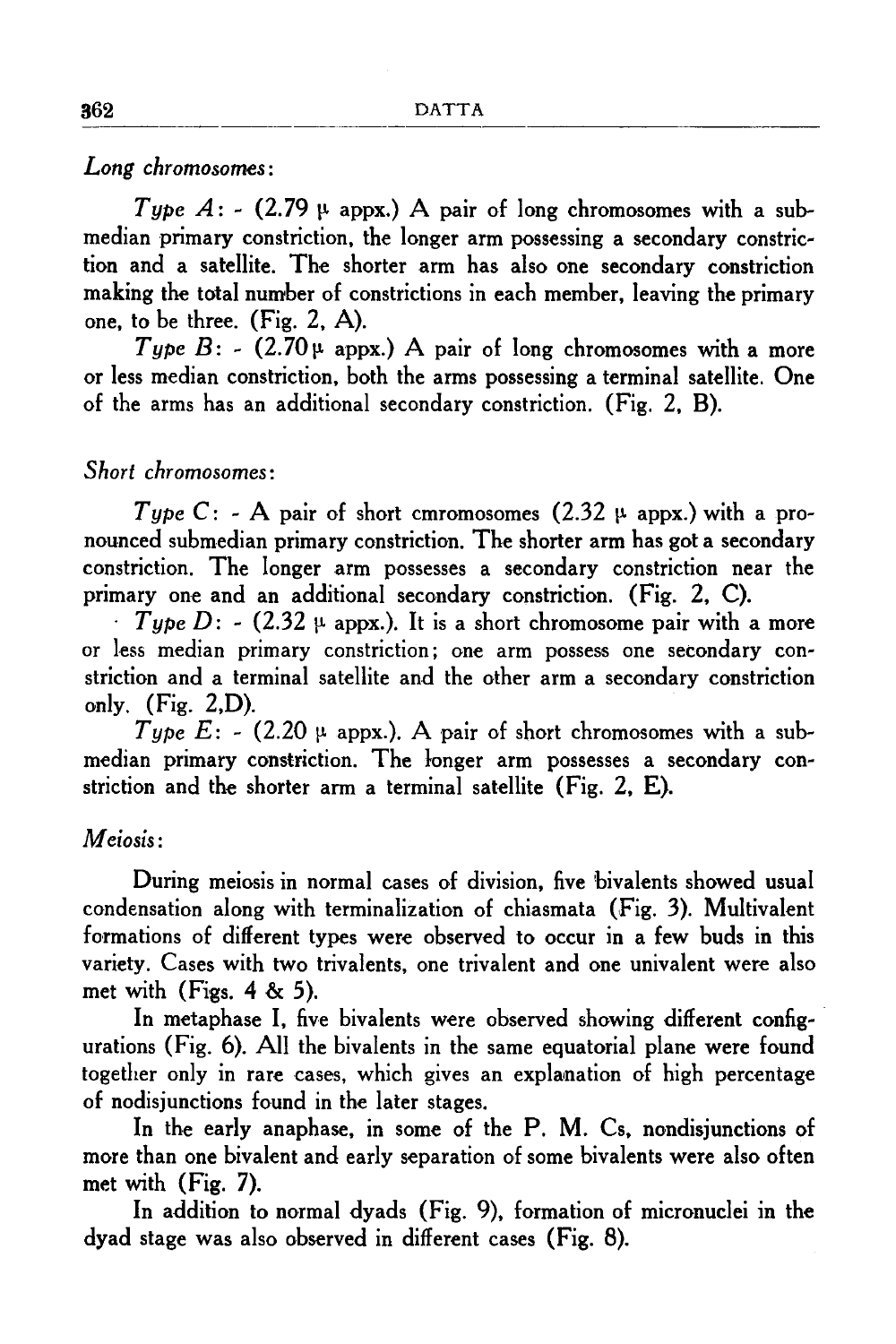Tetrad formation is of the simultaneous type. Pollen grains are generally triangular. Percentage of pollen sterility in this variety has been counted to be 43 %.

## **DISCUSSION**

## 1. - *Chromosome number and its relation to Ecology:*

BEALE ( 1940) first reports the chromosome number of *Verbena tenera*  along with other species of the section *Clandularia* to be  $2n = 30$ . All the other species of the section, so far reported by other previous authors (JuNELL, 1934; NoAcK, 1930) as well as by himself (BEALE, 1940) exhibit their somatic complement to be an ordinary diploid one having  $2n = 10$  chromosomes. The report of a species of the same section with 30 chromosomes in the body cell complement demonstrates an abrupt lift isolated from the related members, where ten is the common number of chromosomes in the hody cells.

The present investigation however, with an Indian *V. tenera* reveals that the material investigated is an ordinary diploid one possessing  $2n = 10$  chromosomes. It can be suggested that the previous report of sudden increase in the number of chromosomes of the same species is due to the increase in the number of genomes, probably as a consequence of some esternal inducement.

Previous investigation with different angiospermous species, viz. Tradescantia virginiana, Biscutella, the Scandinavian polyploid types of *Erica*ceae and other species and genera, as well as the survey of the angiosperm flora of Schleswing-Holstein and other different florae have clearly demonstrated that  $(a)$  the percentage of polyploid types is twice as great among northern species as among southern ones,  $(b)$  diploids predominate on limepoor soils while the polyploids constitute 95 p. c. of the species found on the lime-rich soils, and (c) polyploidy may be induced by severe cold as well as by the influence of exteremely hot and dry habitats.

*Verbena tenera* which is mainly distributed in tropical South America and enormously cultivated all over the world, may in every possibility he a species of tropical origin with ten chromosomes in the somatic set, as has been reported here from a material beloging to tropical regions. It is very likely that owing to an extensive cultivation in temperate regions, from where  $2n = 30$  has been reported, hexaploidy arose in at least some of the varieties of the species as a consequence of some environmental sudden changes.

Of course, unless a thorough search as to the chromosome number of the species and varieties growing in different localities is carried out, it would not be possible to arrive at a definite conclusion about the origin of the species.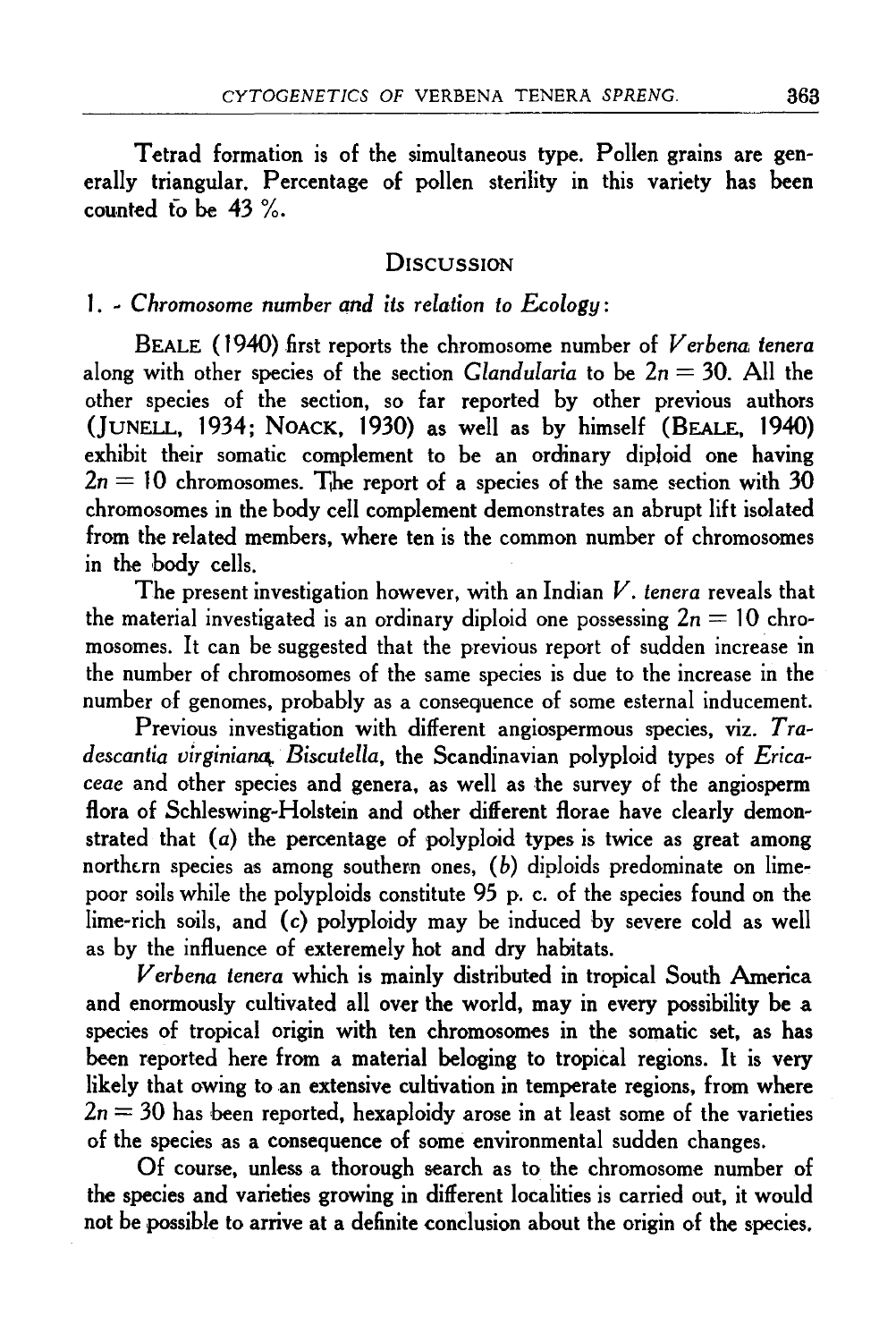Anyhow the study of the meiotic behaviour of chromosomes of the species, in the present investigation gives sufficient proof of its truly diploid nature with  $b = 5$  chromosomes, and any deviation from this number must be regarded as being due to derivation from this original number caused as a result of some sort of influences.

## 2. ~ *Nondisjunction of chromosomes:*

Different modes of irregular segregations including mainly nondisjunctions in the microsporogenesis studied here suggest the possibility of origin of an aneuploid series of plants in nature, e. g. monosomic  $(2n-1)$ , trisomic  $(2n + 1)$ , tetrasomic  $(2n + 2)$  etc., depending on the number of chromosomes contained in the uniting gametes.

A thorough search is highly desirable in  $V$ . tenera, taking into consideration the minute phenotypic differences.

The high number of pollen sterility  $(43\%)$  may be the result of meiotic irregularities observed in the species. But the percentage of irregularities observed are much too high in proportion to the percentage of pollen sterility, occurring in the species.

It probably suggest that pollens with only one extra chromosome or deficient in only one chromosome, retain their viability, maintaining also their more or less normal morphology.

## 3. ~ *Numerically normal diploid plants with abnormal genomic constitution.*

If such types of irregularities, as has been observed during microsporogenesis, occur during macrosporogenesis too, then we may expect plants oc~ curring in nature, produced by the combination of gametes, one having one chromosome extra and the other one less, and such plants may have the chance of having 10 chromosomes but with one chromosome deficient and another duplicated in the complement.

The origin of such plants, having normal number but abnormal constitution is only possible when the gametes deficient in one chromosome, is deficient in that particular chromosome which is not in duplicate in the other gamete. To explain further, the gametic constitution of the uniting pair producing such a plant would be A B C D E E and A B C E respectively (if the chromosome type of *Verbena* be represented as A B C D E). Such plants would have a complement of  $10$  chromosomes, where  $E$  chromosome is represented thrice and D only once.

Multivalent and univalent formations are expected during meiosis of such plants. As has been mentioned in the text, it has already been noted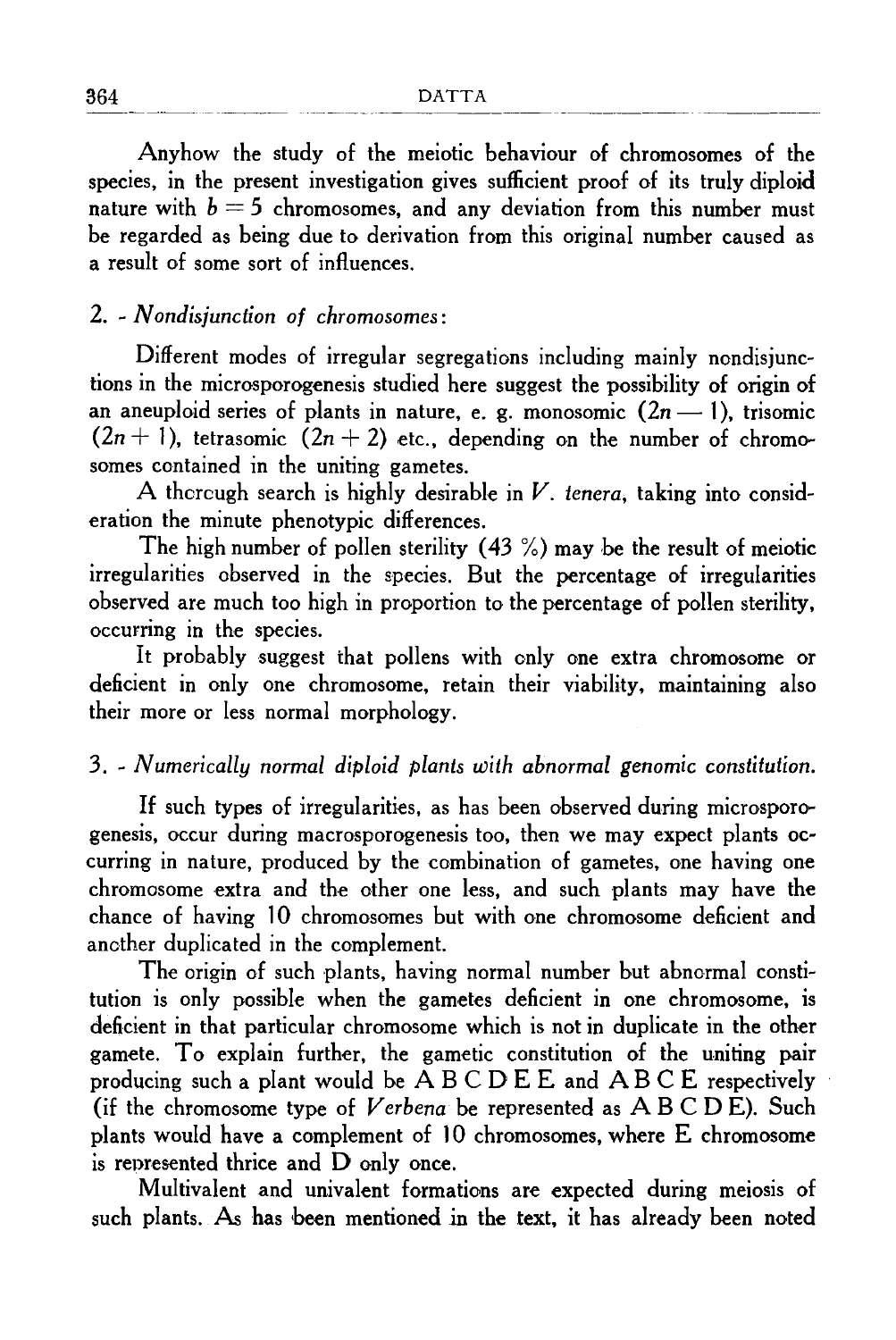in some of the buds of *V. tenera.* It is quite likely that if a thorough search is made, karyotypes of these plants would reveal the presence of one chromosome represented thrice, the other only once. This would be the cause of the origin of plants having normal chromosome number but with abnormal genomic constitution.

On the basis of this hypothesis, the formation of multivalents in this species which is evidently a diploid cne, may easily be explained without assuming translocations. Such types of phenomena have also been met with and thus accounted for by BHADURI and SHARMA (1946) in *Datura fastuosa* with the normal diploid chromosome number  $2n = 24$ .

#### 4. ~ *Increase in number of nucleoli:*

An unusually high number of secondary constrictions (28) in the species with a very low number of chromosomes in the diploid set  $(2n = 10)$  has been reported for the first time in the present paper. BHADURI and BosE  $(1947)$  counted as many as 26 nucleolar constrictions in the male plants of *T richosanthes dioica* ( *2n* = 24 ). CHAKRAvARTI ( 1948) reports 30 nucleolar constrictions in *Musa superba*  $(2n = 18)$ , and as many as 50 in a tetraploid variety, Amritsagar, of *M. paradisiaca* ( $3n = 33$ ). The corresponding number of nucleoli in telophase has also been counted.

It is now well-established that there is a direct correlation existing between the maximum. number of nucleoli present in a species and the total number of secondary constrictions in the chromosome complement (GATES, J 942; BHADURI, 1940, 1941, 1942 *a,b,c,* 1944; BHADURI and SHARMA• 1946; SHARMA, 1947; BHADURI and BosE, 1947; DATTA, 1952, 1953). The high number of secondary constrictions which in *V. tenera* is 28, suggests possibly the presence of a high number of nucleoli in the somatic complement. Unfortunately, however, the nucleolar observations could not be carried out in the present case, due to the unavailability of suitable quality of reagents.

DE MOL (1928) first suggested that the number of nucleoli generally represents the number of genomes present in a species. In *H yacinthus* spp. he found that haploid cells have one, diploid two and triploid three nucleoli. Later the work was further elaborated by GATES and his collaborators (1939, 1942). Apart from this simple process of increase in the number of nucleoli through polyploidy, there are records of more complicated processes by which an increase in the number of nucleoli may be brought about. Thus secondarily balanced polyploids which were originally known to be diploids, were found to possess more than two nucleoli (NANDI, 1936, RAMANUJAN<sup>,</sup> 1938; GATES, 1939; IYENGAR, 1939; SIKKA, 1940; PATHAK, 1940 a & b). There are other cases also where the presence of more than two nu-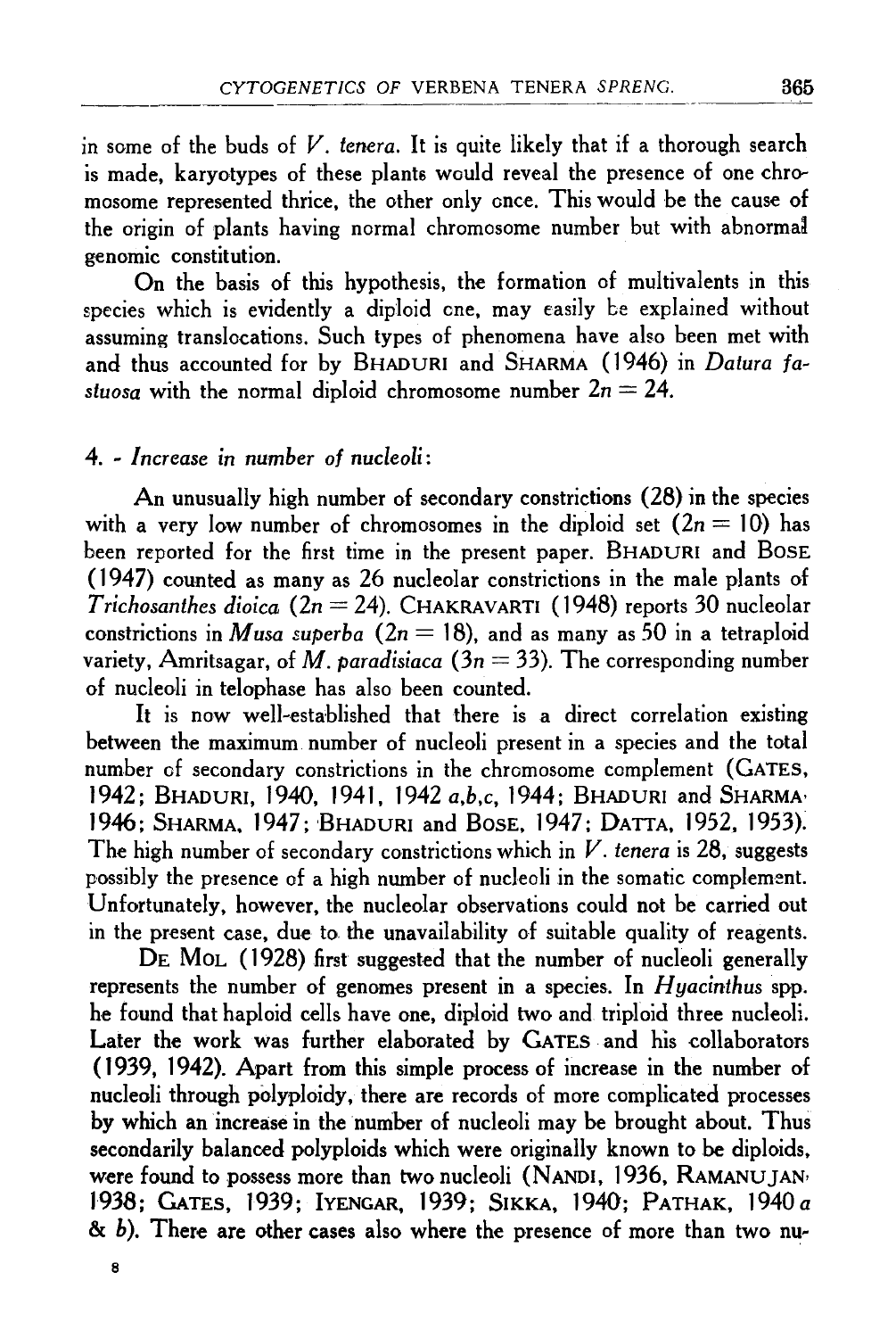cleoli and correspondingly more than two nucleolar constrictions could not be explained even on the basis of secondary polyploidy (McCLINTOCK, 1934; Wooos, 1937; SINOTo, 1938; MATSUURA, 1938; BHADURI 1942 *a, b* & c). Some of these anomalous cases have since been explained as due to their structural hybrid nature produced as a result of reciprocal trans~ location between nucleolar and non-nucleolar chromosomes. (McCLINTOCK, 1934; BHADURI, 1942 *a, b,* & c; BHADURI and BosE, 1947). CHAKRA~ VARTI ( 1948) put forward several proofs and arguments in support of the view that the fragmentation of chromosomes like several other means of in~ crease in the maximum number of nucleoli, may as well bring about an increase in the number of nucleoli and that the number will be increased by the number of loci that have undergone breaks.

The meiotic behaviour of *V. tenera* as well as its chromosomes' number which is too low suggests its true diploid nature, beyond all doubts. Therefore it is absurd do think that this twenty eight secondary constrictions which if nucleolar, and in each probability which it is, could by any chance be brought about by 28-ploidy of the species. So, the other two alternatives would be (1) that these have come obout through nonhomologous interchanges involving nucleolar chromosomes; or  $(2)$  a high number of secondary constrictions was already present in the basic complement.

As to the first alternative, though the presence of supernumerary constrictions suggests its origin through structural changes of chromosomes still no evidence of ring formation, a definitive due to structural hybridity has been encountered during meiosis. It is quite likely, however, that the different varieties of V. *tenera* occurring in nature may differ in the number of their nucleolar constrictions, if we assume that such translocations play an important role in the evolutionary process· of the varieties of V. *tenera.* In that case the occurrence of ring chromosomes allowing the homologous segments to pair with each other is expected in such intervarietal hybrids the parents of which are all supposed to be homozygous for translocation. Thus, extensive hybridization in different strains of *V. tenera* may provide a good material for the identification and classification of chromosome ends of *Verbena* as been done in case of *Datura* by BERGNAR ( 1943), *Zea* by Me CLINTOCK ( 1934), *Tradescantia* &- *Rhoeo* by BHADURI ( 1942 *a* & b), BARLEY by T JIO & HAGBERG ( 1951 ). But unless conclusive data are obtained in this direction it would be a premature decision to designate V. *tenera* as originating through the union of such gametes containing translocation.

As regards the second alternative, it is worth mentioning here that the original concept of DE MOL that a genome must have one nucleolus and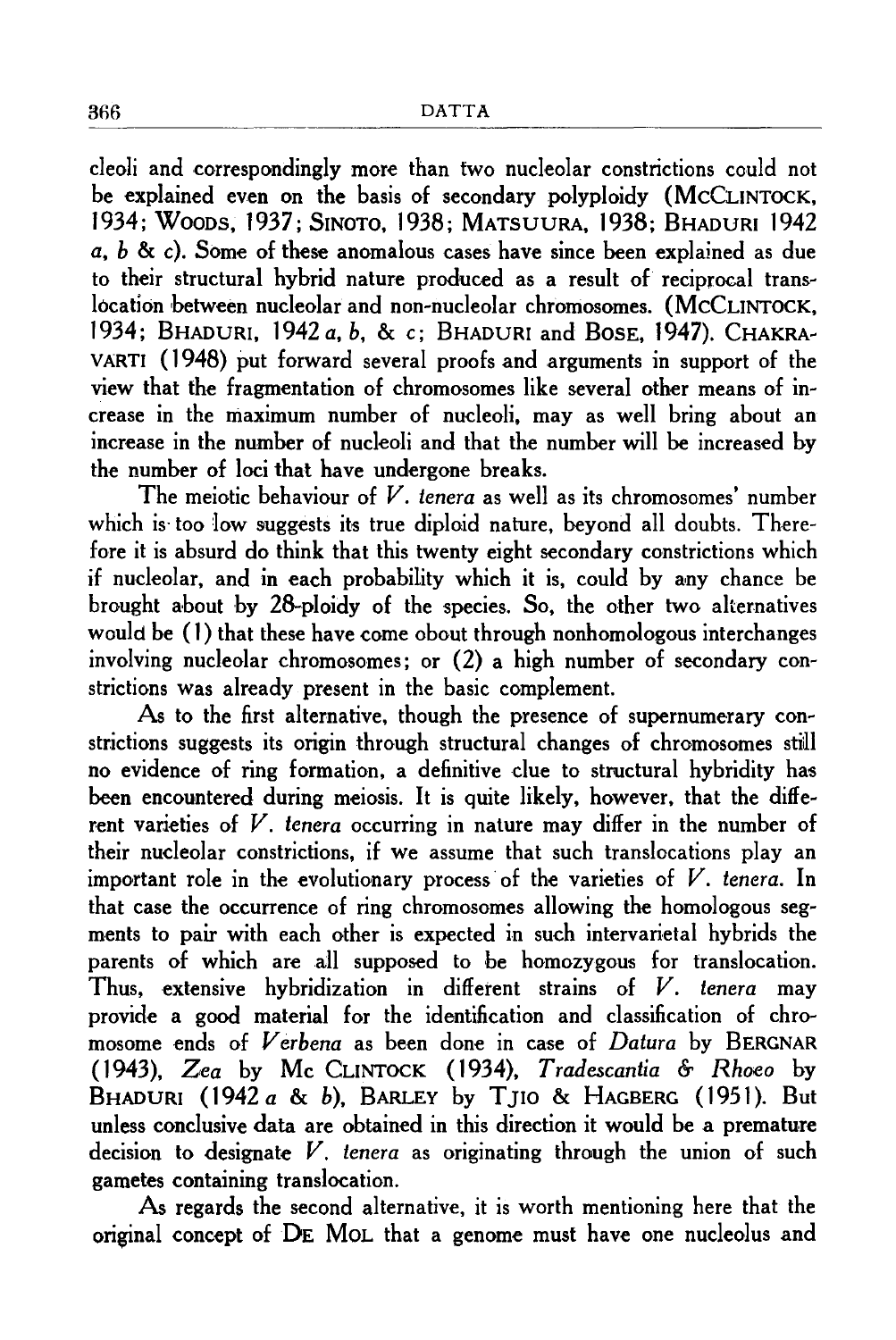one nucleolar constriction has already been questioned by BHADURI and BosE ( 1947) and CHAKRAVARTI ( 1948). It has been suggested that a genome may have more than one nucleolus and even supernumerary constrictions (cf. BHADURI and BosE in *Curcurbita;* 1947). If the above suggestion be proved to be correct, then it is possible to visualize such a high number of nucleolar constrictions to be originally present in the basic complement of *Verbena tenera.* 

From all the above evidences, it is quite clear that unless a thorough search into cytogenetics of different varieties of *V. tenera* is made, it is not all possible to claim confidently any was as to the origin of such a high number of secondary constrictions in the diploid species, *V. tenera.* 

#### **SUMMARY**

1. - Chromosome number of an Indian strain of *Verbena tenera* Spreng.  $(2n = 10)$  has been determined, both from the study of somatic and meiotic chromosomes. The report is in contrast to that of BEALE ( 1940), where the chromosome number has been claimed to be  $2n = 30$  in an Italian variety of the species.

*V. tenera* is mainly distributed in Tropical America. So, it has been suggested that probably the plant is tropical originally with *5* chromosomes in the basic set, and the variety studied by BE,ALE is a hexaploid one, the number of genomes being increased as a result of some environmental disbalance.

2. - In course of a study of the microsporogenesis, different types of meiotic irregularities, including nondisjunctions, have been met with. Taking all these into account, as well as from a study of pollen sterility, it has been suggested that plants with aneuploid series are expected in nature.

3. - Occurrence of multivalents in some plants with  $2n = 10$  chromosomes, has been explained as due to the production of plants resulting from a combination of two abnormal gametes, one deficient in one chromosome the other having an extra one, the extra chromosome being not of the same type, which is absent in the other.

Without assuming translocation, this provides a means of the origin of plants with normal diploid chromosome number, the genomic constitution of which is different from the normal.

4. - An unusually high number of secondary constriction which has been found to be 28 in plants having such low number of chromosomes is for the first time reported in the present paper. It has been suggested that the high number of nucleolar constrictions was either present in the original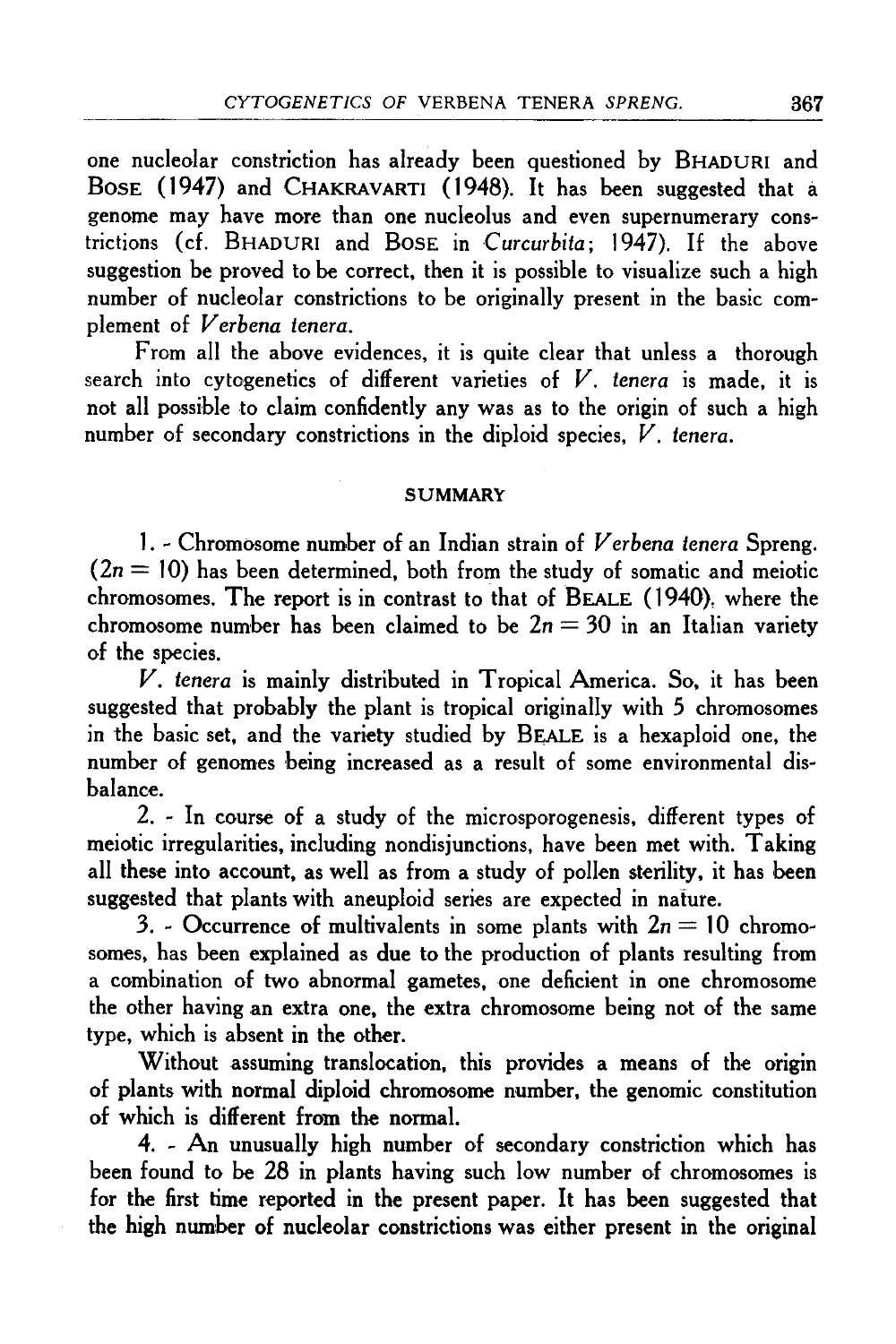set or it has come about through nonhomologous interchanges involving nucleolar chromosomes.

#### **ACKNOWLEDGEMENTS**

In conclusion, I wish to express my sincerest gratitude to Dr. P. N. BHADURI, under whose guidance the work was originally started and to Mr. A. K. SHARMA, for kind guidance since Dr. BHADURI's departure from the department. My thanks are also due to Dr. A. K. CHAKRAVARTI for his kind help and to Prof. P. C. SARBADHIKARI for the facilities provided.

#### **Explanation of Plate XXIV.**

Figs. 1-9. *Verbena tenera* Spreng.: 1 & 2, Somatic metaphase plate and idiogram respectively. 3, Normal diakinesis stage. 4 & 5, Diakinesis stages showing a univalent (U. V.) and trivalents (T.V.). 6, Normal meiotic metaphase stage. 7, Meiotic anaphase stage showing non-disjunction and early separation of bivalents. 8, Dyad stage showing a micronucleus (M. N.). 9, Normal dyad stage.

#### **REFERENCES**

- BEALE. G. H., 1940. The genetics of Verbena. I. Jour. Genet., 40: 337-358.
- BERGNER, A. D., SATINA, S. & BLAKESLEE A. F., 1943. Prime types in Datura. Proc. Nat. Acad. Sci. (Amer.)., 19: 103-111.
- BHADURI, P. N., 1940. *Cytological studies in Oenothera with special reference to the relation of chromosomes to nucleoli.* Proc. Roy. Soc. B, 128: 353-378.
- $-$ , 1941. *Cutological studies in the genus Gaura*. Ann. Bot., n.s., 5: 1-14.
- $-$ , 1942 *a.*  $-$  *Applicotion of new technique to cytogenetical reinvestagation of the genus Tradescantia.* Jour. Genet., 44: 87-127.
- 1942 *b. Cytological analysis of structural hybridity in Rhoeo discolor Hance.* Jour. Genet., 44: 73-85.
- $-$ , 1944. Chromosome-nucleolus relationship and its bearing on cytogenetical interpre*tation.* Jour. Roy Micros., Soc., 63: 91-120.
- BHADURI & BOSE, P. C., 1947. *Cytogenetical investigation in some common Curcurbits with special reference to fragmentation of chromosomes as a physical basis of speciation.*  Jour. Genet., 48: 237-256.
- BHADURI & SHARMA, A. K., 1946. *Cytogenetics of Datura Fastuosa L. Bull.* Torr. Bot. Club, 73: 438-450.
- CHAKRAVARTI, A. K., 1948. Theory of fragmentation of chromosomes and evolution *of species.* Sci. Cult., 13: 309-213.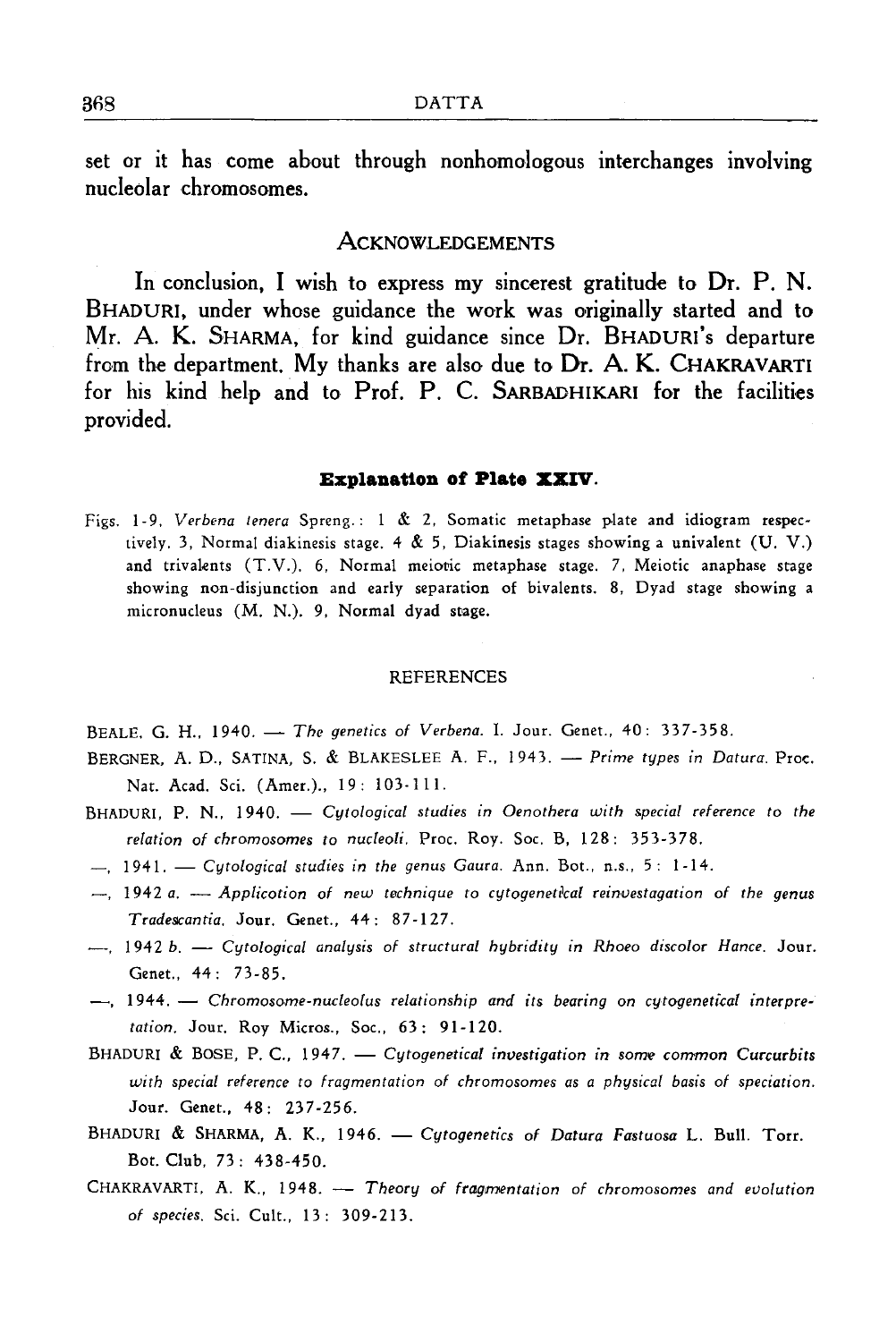

P. C. DATTA. - Cytogenetics of *Verbena tenera* Spreng.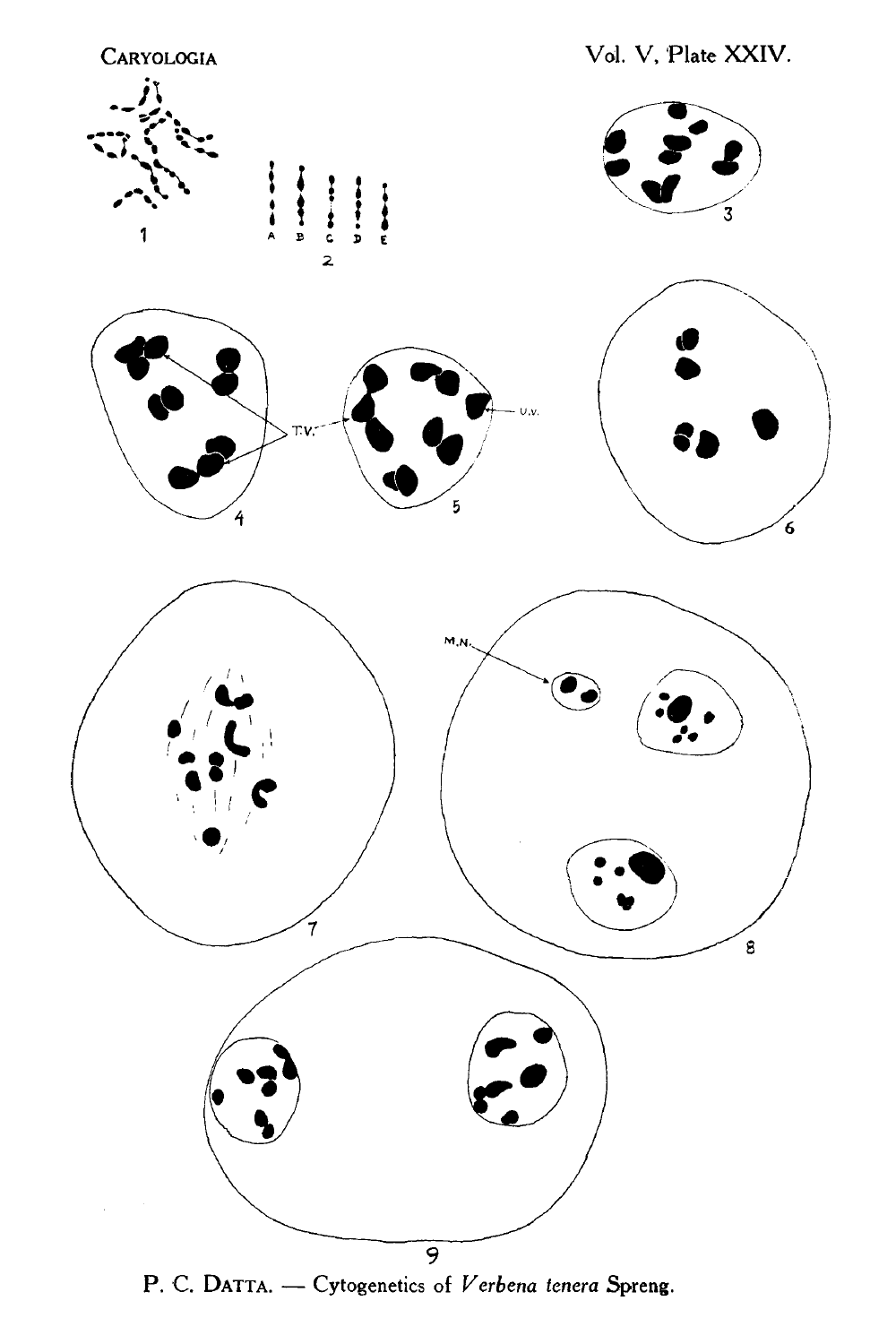- DATTA, P. C., 1952. *A cytological investigation on the three common Indian species of Rumex with a view to find out the phylogeny of the group.* Caryologia, 5: 86-100.
- 19 53. *Studies on the structure and behaviour of chromosomes of a few species of the genus Lathyrus as a means of detecting the interrelationship between the species.* (In press).
- DE CANDOLLE, A., 1847. *Prodromus Systematis Naturalis*, II: 535-57.
- DE MOL. W. E., 1928. *Nucleolar number and size in diploid, triploid and aneuploid Hyacinthus.* Cellule, 3 8: 1-65.
- DERMEN, H., 1936. *Cytological study and hybridization in two sections of Verbena.* Cyto1ogia, Tokyo, 7: 160-75.
- ENGLER E. & PRANTLE K., 1932. *Die Naturlichen Pllanzenfamilien.* (Latest edition).
- GATES, R. R., 1939. *Nucleoli, satellites and sexchromosomes*. Nature, London, 144: 794.
- -, 1942. Nucleoli and Related Nucleolar Structures. Bot. Rev., 8: 337-409.
- IYENGAR, N. K., 1939. *Cytological investigations on the genus Cicer*. Planta, 15: 495-505.
- JACKSON, D., 1885. *Index Kewensis, Plantarum Phanarogamarum*. Tomus, II: 1179.
- \* JUNELL, S., 1934. Symb. Bot. Upsaliens, 1.
- MATSUURA, H., 1938. Chromosome studies in Trillium Kamtschaticum. Pall. VI, on the *nucleolus.* Cyto1ogia, 9 : 55-77.
- MCCLINTOCK B., 1934. The relation of particular chromosomal element to the develop*ment of the necleoli in Zea mays.* Z. Zellforsch., 21: 294-328.
- NANDI H. K., 1936. The chromosome morphology, secondary association and origin of *cultivated rice.* J. Genet., 3 3 : 315-3 3 6.
- \* NOACK K. L., 1937. Biol. Zbl., 57: 383.
- PATHAK G. N., 1940 *a. Studies in the cytology of Crocus. Ann. Bot., n.s., 4: 227-256.* -.. 1940 *b.* - *Studies in the cytology of cereals. Jour. Genet.*, 39: 437-467.
- RAMANUJAN S., 1938. *Chromosome studies in the Oryzeae*. Ann. Bot., n. s., 2: 107-125.
- SHARMA A. K., 1947. A cytological investigation of incompatibility between Cosmos bi*pinnatus Cav. and* C. *su/phureus Cav.* Bull. Bot. Sec. Beng., 1: 19-28.
- SHARP L. W., 1945. Fundamentals of cytology. McGraw Hill. Pubb. New York & London. London.
- SIKKA S. M., 1940. *Cytogenetics of Brassica hybrids and species*. Jour. Genet., 60: 441-509.
- SINOTO Y., 1930. *Karyotype analysis in Paeonia. I.* Cytologia, Tokyo, 9: 254-271.
- TJIO J. H. & HAGBERG A., 1951. *Cytological studies in some X-ray mutants of Barley*, An. Exp. Aula. Dei, 2: 419-167.

WOODS M. E., 1937. - The nucleolus in Tulipa. Amer. Jour. Bot., 24: 528-536.

<sup>\*</sup> Not consulted in original.